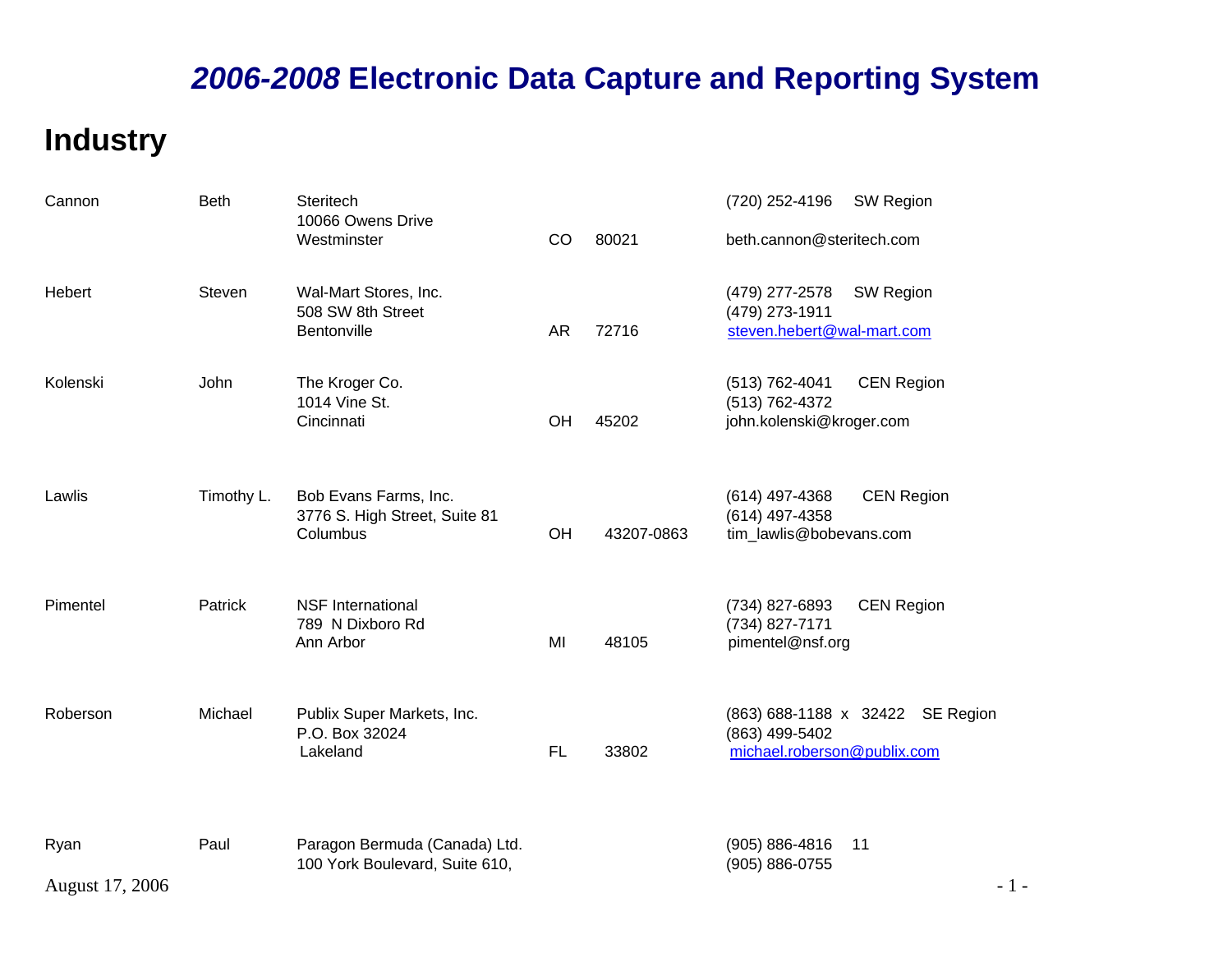|                         |          | Ontario                                                                                                 | Canada    |            | L4B1J8 pryan@paragoncda.com                                        |                   |       |
|-------------------------|----------|---------------------------------------------------------------------------------------------------------|-----------|------------|--------------------------------------------------------------------|-------------------|-------|
| Samuels                 | Derek    | <b>Comark Instruments</b><br>9710 SW Sunshine Court<br><b>Beaverton</b>                                 | <b>OR</b> | 97005      | $(610)$ 518-1862<br>(610) 269-6525<br>derek@comarkusa.com          | PAC Region        |       |
| Yamnik                  | Dale     | Yum! Brands Inc.<br>542 Eaglestone Drive<br>Castle Rock                                                 | CO        | 80104      | (303) 708-1536<br>$(303) 660 - 2429$<br>dale.yamnik@yum.com        | SW Region         |       |
| <b>State</b>            |          |                                                                                                         |           |            |                                                                    |                   |       |
| Andrews                 | Ann      | Connecticut Dept. of Public Health/Food Protection Program<br>410 Capitol Avenue, MS#11 FDP<br>Hartford | <b>CT</b> | 06134-0308 | (860) 509-7652<br>(860) 509-8071<br>ann.andrews@po.state.ct.us     | <b>NE Region</b>  |       |
| Dove                    | Sheri L. | Pennsylvania Dept. of Agriculture/Div. of Food Safety<br>2301 North Cameron Street<br>Harrisburg        | PA        | 17110-9408 | (717) 787-4315 x 205<br>(717) 787-1873<br>shdove@state.pa.us       | <b>CEN Region</b> |       |
| Juarez                  | Padraic  | Florida Department of Health<br>4052 Bald Cypress Way, Bin A08<br>Tallahassee                           | FL        | 32399-1710 | (850) 245-4273<br>(850) 487-0864<br>padraic_juarez@doh.state.fl.us | <b>SE Region</b>  |       |
| Lancaster               | Sandra   | Arkansas Department of Health<br>PO Box 1437, Slot #H-46<br><b>Little Rock</b>                          | <b>AR</b> | 72203-1437 | (501) 661-2575<br>(501) 661-2572<br>slancaster@healthyarkansas.com | <b>SW Region</b>  |       |
| Luke<br>August 17, 2006 | John     | Mississippi Department of Health<br>PO Box 1700                                                         |           |            | (601) 576-7691<br>(601) 576-7632                                   | <b>SE Region</b>  | $-2-$ |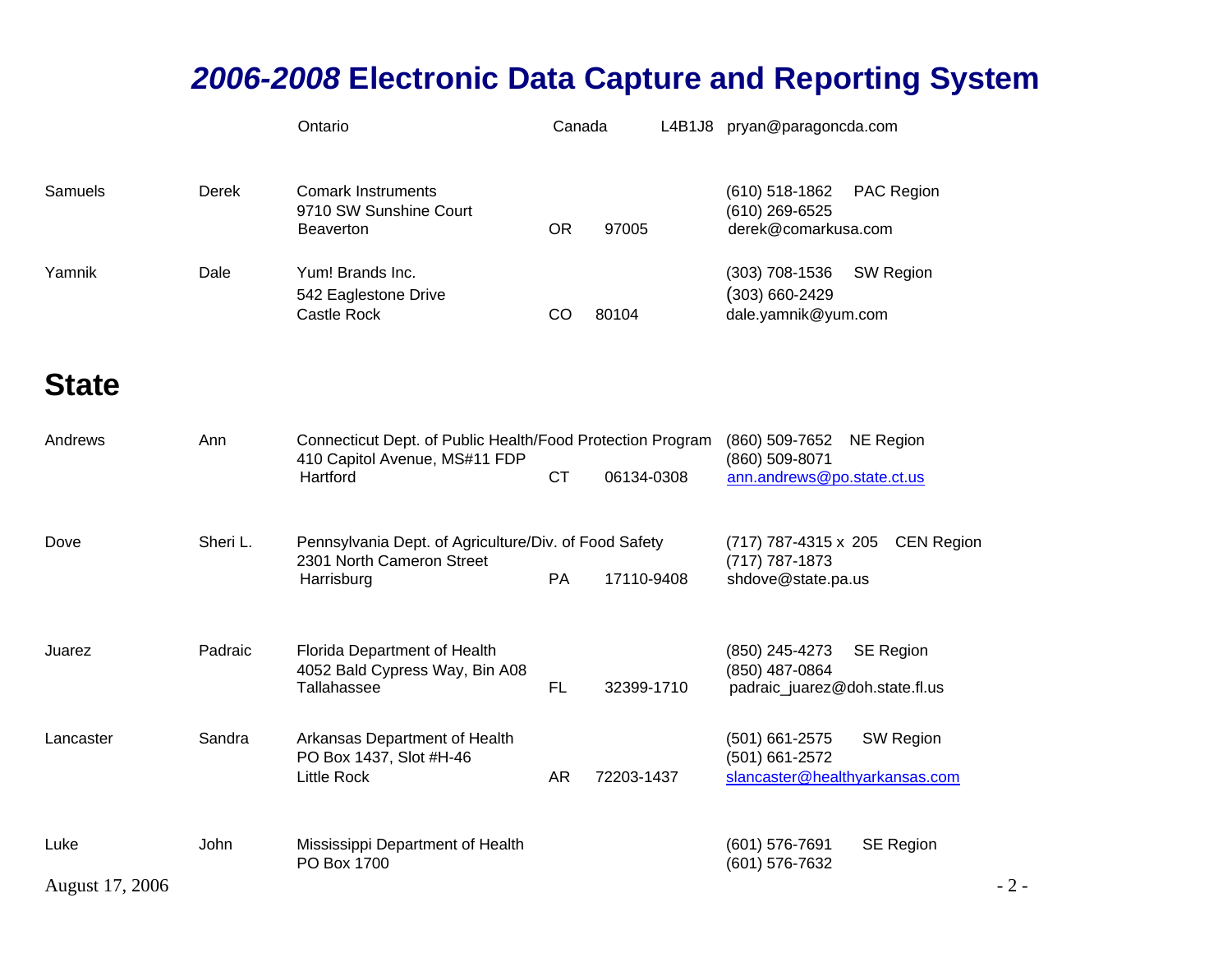|            |                 | Jackson                                                                       | MS        | 39215 | john.luke@msdh.state.ms.us                                     |                   |
|------------|-----------------|-------------------------------------------------------------------------------|-----------|-------|----------------------------------------------------------------|-------------------|
| Paulus     | Colleen         | Minnesota Department of Health<br>625 North Robert Street<br>St. Paul         | <b>MN</b> | 55155 | (651) 201-4507<br>(651) 201-4507<br>colleen.paulus@state.mn.us | <b>CEN Region</b> |
| Local      |                 |                                                                               |           |       |                                                                |                   |
| Hainline   | Joe             | Jefferson County Health Department<br>P.O. Box 437<br>Hillsboro               | <b>MO</b> | 63050 | (636) 789-3372<br>(636) 797-2160<br>hainlj@lpha.dhss.mo.gov    | <b>SW Region</b>  |
| Knapp      | <b>Jennifer</b> | <b>Summit County Health District</b><br>1100 Graham Road Circle<br>Stow       | OH        | 44224 | (330) 926-5643<br>(330) 923-6436<br>jknapp@schd.org            | <b>CEN Region</b> |
| Pattengale | Darwin          | Albuquerque Environmental Health Department<br>One Civic Plaza<br>Albuquerque | <b>NM</b> | 87103 | (505) 768-2616<br>(505) 768-2698<br>dpattengale@cabq.gov       | SW Region         |

#### **Federal**

| Leong | Marv | <b>USFDA</b>                 |    |       | (718) 662-5536 NE Region |  |
|-------|------|------------------------------|----|-------|--------------------------|--|
|       |      | 158-15 Liberty Ave., Rm 5016 |    |       | (718) 662-5434           |  |
|       |      | Jamaica                      | NΥ | 11433 | mary.leong@fda.hhs.gov   |  |